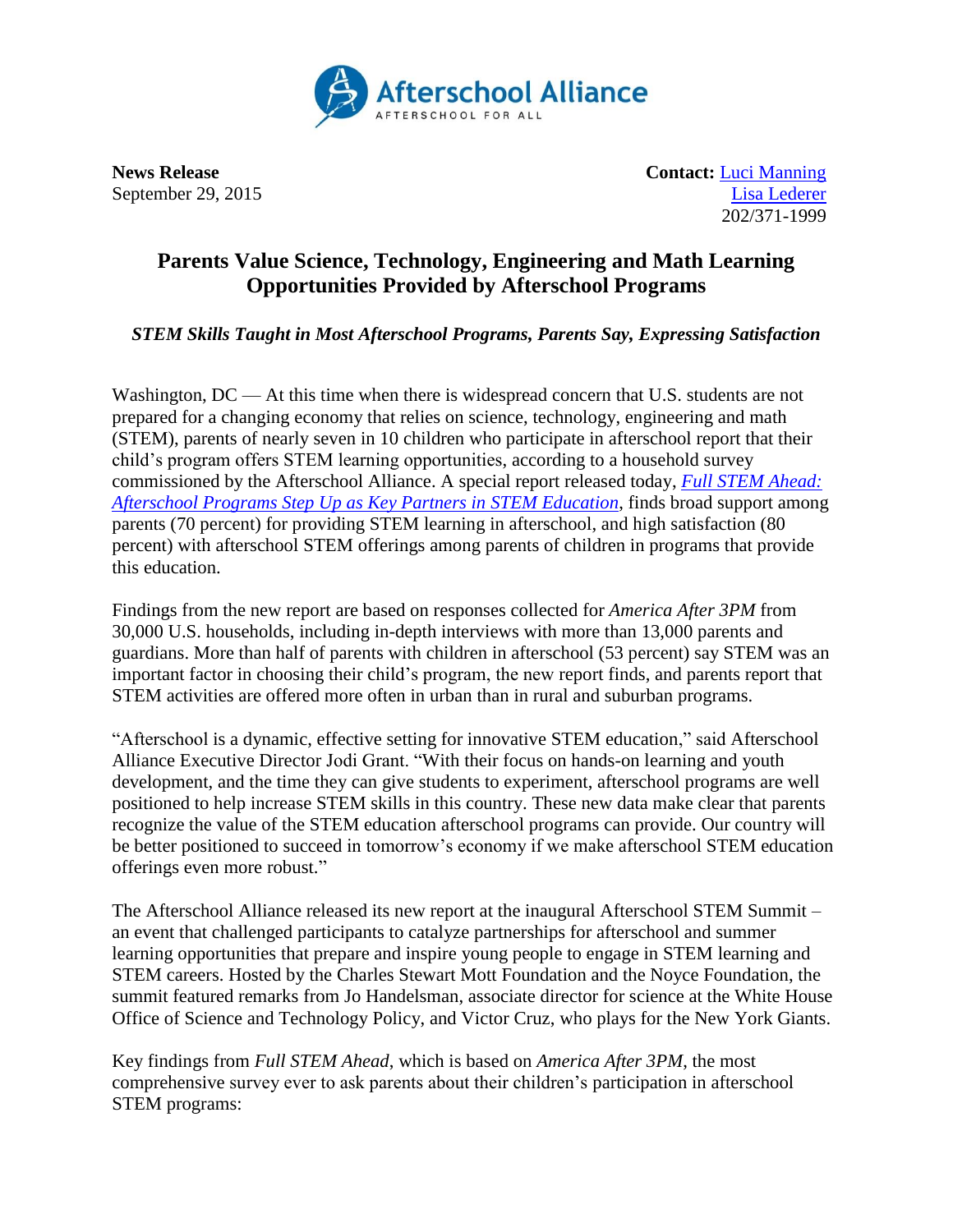- **Most parents say afterschool programs can help students gain STEM skills.** Sixty-five percent of parents agree with that statement, as do 68 percent of low-income parents and more than 70 percent of both African-American and Hispanic parents. More than half of parents in every state agree as well.
- **Low-income, African-American and Hispanic parents are more likely than others to report that their child's afterschool program offers STEM learning.** While 69 percent of parents with children in afterschool programs agree with that statement, 74 percent of Hispanic parents, 73 percent of low-income parents and 72 percent of African-American parents say their child's program offers STEM activities.
- **Most afterschool students have STEM learning opportunities at least once per week.** Seventy-six percent of parents of students in afterschool programs that offer STEM education say it is offered at least once per week. Eighty percent of parents of boys and 73 percent of parents of girls in afterschool programs offering STEM education say STEM is offered at least once per week.
- **Parents whose children learn STEM in afterschool report that math is offered most often among the STEM subjects.** Almost 60 percent of children in afterschool programs study math, while 45 percent have science learning opportunities, their parents say. Technology and engineering activities are offered much less frequently in afterschool programs, these parents report.

*Full STEM Ahead* offers recommendations to reduce missed opportunities in afterschool STEM education. They include engaging and educating parents about the important role afterschool programs can play in supporting STEM learning; increasing technology and engineering programming in afterschool programs; and increasing investment in afterschool programs so many more children can access the STEM learning opportunities these programs can provide.

"These findings offer hope as well as challenges," said Afterschool Alliance Vice President for STEM Policy Anita Krishnamurthi. "The economy of tomorrow will be driven by innovation, especially in science and engineering, and it is clear that afterschool programs can help teach the STEM skills that will help the next generation thrive in the global workforce. In particular, afterschool can help reach populations traditionally underrepresented in STEM because girls attend these programs at similar rates as boys, and African-American and Hispanic children are more likely to participate in afterschool than Caucasian children."

In October 2014, the Afterschool Alliance released findings from *[America After 3PM](http://www.afterschoolalliance.org/AA3PM/)*, revealing a dramatic increase in participation in afterschool over the past decade, from 6.5 million to 10.2 million children. The survey also documented a vast and growing unmet demand for afterschool, with the parents of 19.4 million children reporting that they would enroll their child in a program *if one were available*. One in five students in the United States today is unsupervised after the school day ends. National and state results from that report are available at [www.afterschoolalliance.org/AA3PM/.](http://www.afterschoolalliance.org/AA3PM/)

The *America After 3PM* survey was conducted by Shugoll Research. It is based on in-depth interviews with 13,709 households with children, completed via an online survey using a blend of national consumer panels. In order to participate, respondents had to live in the United States